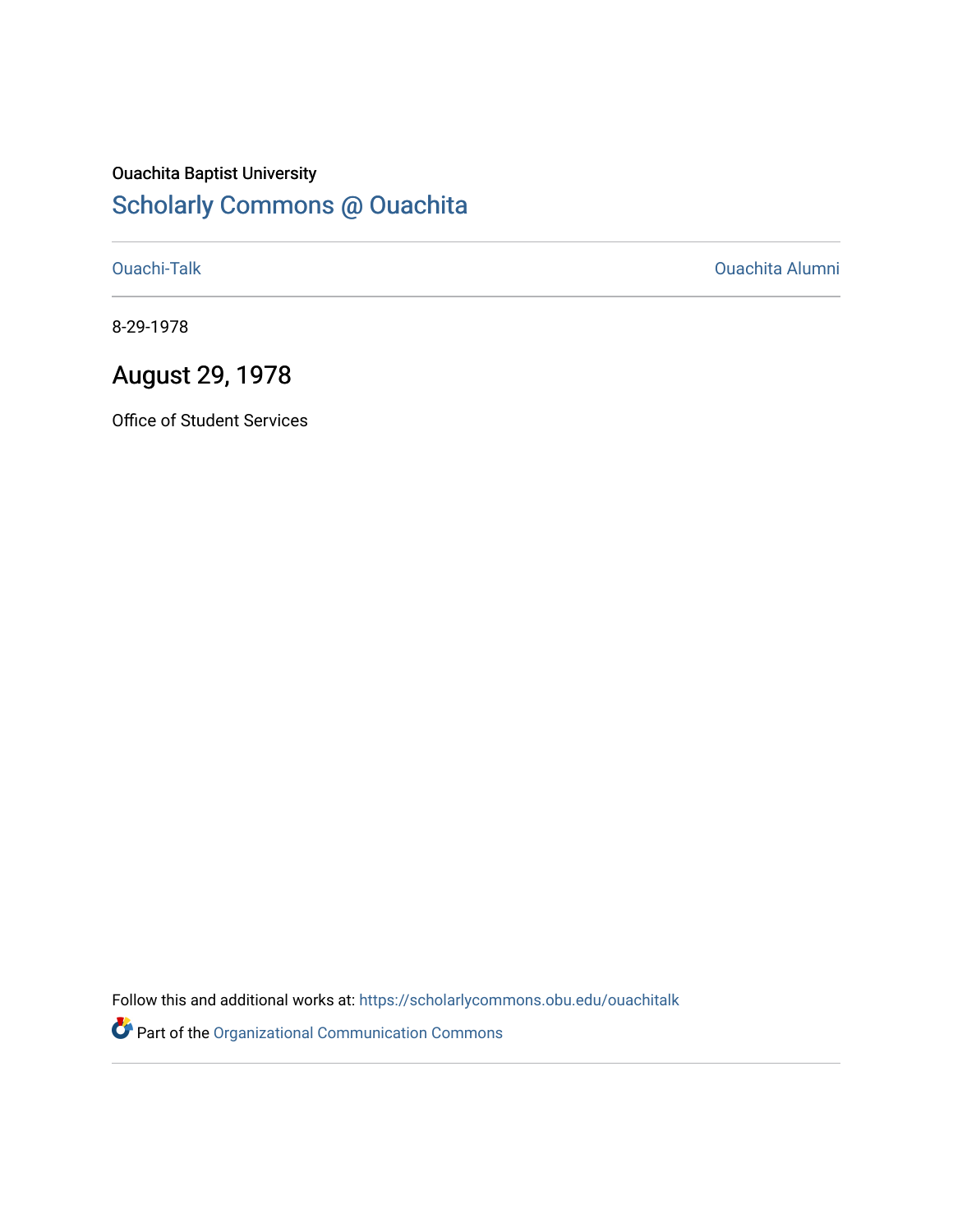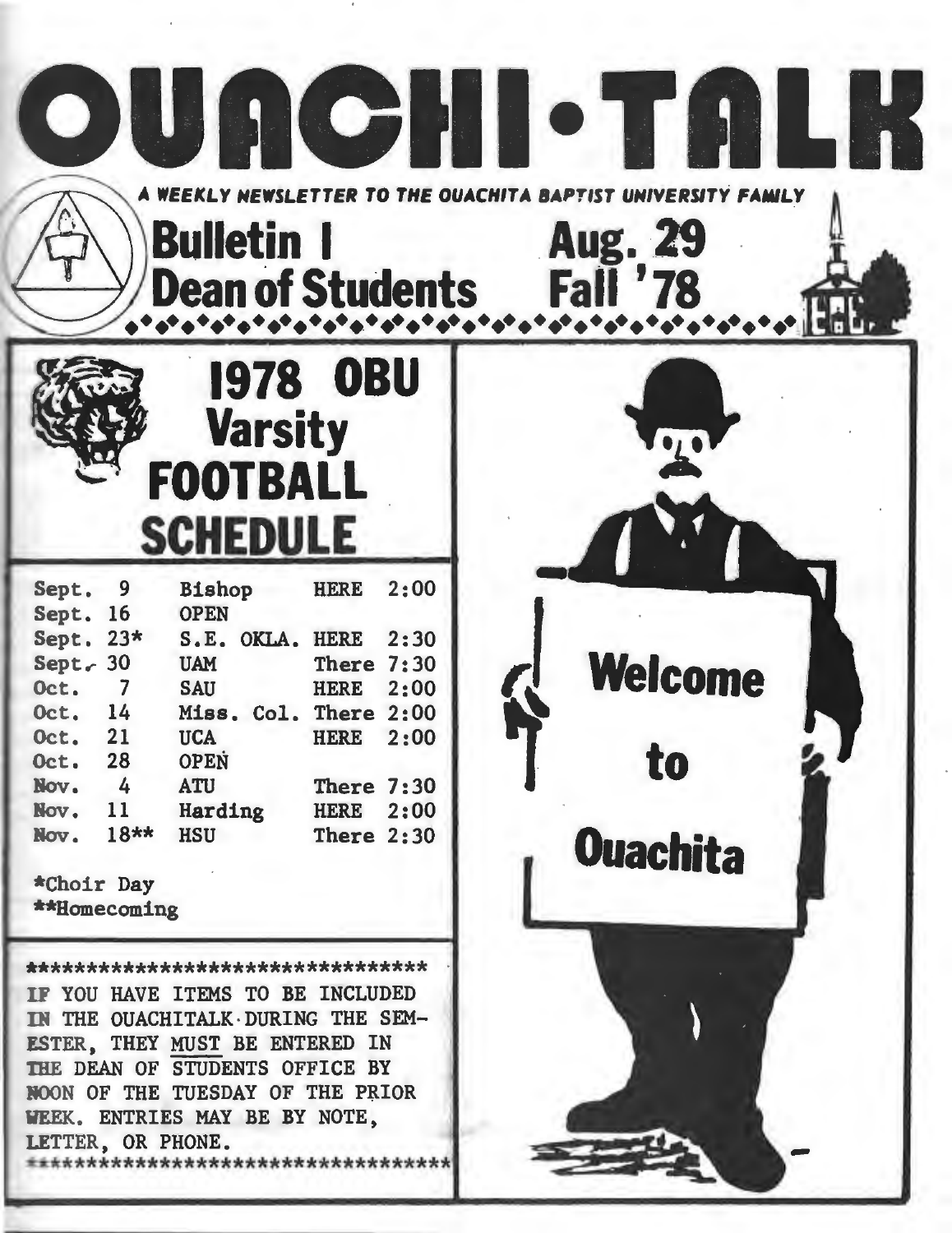

## **WEEKLY MEETINGS,**

#### Monday

OSF Steering Committee, BBB 127, *:3:00* p.m. BASS, BBB 126, 6:00 p.m. CHI DELTA, McC. Rm. 207, 6:00 p.m. EEE, McC. Rm. 205, 6:00 p.m. PI KAPPA ZETA, TM. Rm. 218, 6:00 pm GAMMA PHI, BBB 217, 6:00 p.m. ALPHA OMEGA ETA, BBB 127, 6:30 p.m. BETA BETA, Lile 104, 6:30 p.m.

RHO SIGMA, Lile 204, 6:30 p.m. SIGMA ALPHA SIGMA, BBB 218, 6:30 pm MINISTERIAL-ALLIANCE, Berry Chapel,

7:00 p.m. (Every other week) SELF, ESC Conference Room, 7:30 pm PHI MU APLHA, MFAC Choral Room, 9:00 p.m.

Tuesday

RANGERS, Walton Gym Bl, 5:30 p.m. SENATE, ESC Conf Rm., 6:30 p.m. PHI BETA LAMBDA, Lile 104, 6:00 pm BIG BROTHERS AND SISTERS, BBB 128, 6:00 p.m.

FRESHMAN COUNCIL MEETING, ESC Conf Rm., · 6:00 p.m.

#### Wednesday

BLUE KEY, BWPDR, 12:00 Noon PANHELLENIC, BBB 118, 4:00 p.m. AWS JUDICIAL BOARD, BBB 126, 5:00 PRE LAW CLUB, 8:00 p.m. McC. OSF, ESC<sup>\*</sup>Conf. Rm. 8:00 p.m. FCA, ESC Faculty Lounge, 9:00 pm

#### Thursday

BSU EXECUTIVE COUNCIL ESC Conf. Rm., 6:00 KAPPA DELTA PI, BWPDR, 5:00 p.m. (2nd Thurs of each month) PERSHING RIFLES, Walton Gym, Room B1, 4:30 SAl, MFAC, Room 308, 7:00 SNeA, McC Rm. 310, 7:30 (1st Thurs. of each month)

\*\*\*The above Weekly Meetings are from the Spring Semester of 1978, we printed these meeting times and places to remind those organizations who have changed either<br>time or place or both to



Chapel at ments are of the Gel total of lowed each period of while you sure that are corre questions above, se dents wit

time or place or both to Lerror.<br>submit the change to Larry Payton's Office before we can make the necessary changes .

**Need. Security** ? **Call ext. 224**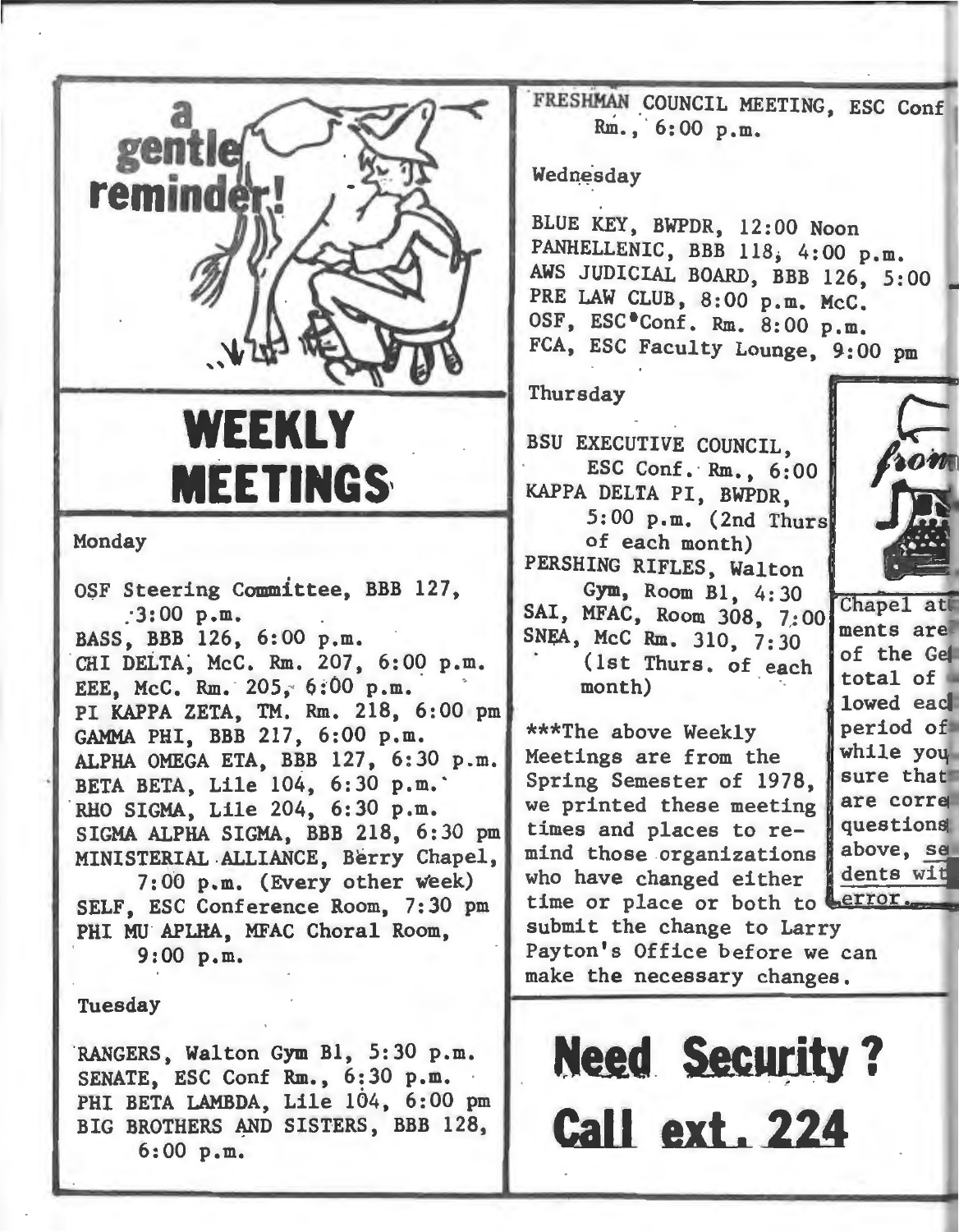

# **UP-COMI EVENTS**

Each week during the

the OUACHITALK will provide those events

semester in this space

which are scheduled to

**TERRY**  $= 46$  $\geq$   $A$  $here$  al- $\frac{1}{2}$   $\frac{1}{2}$   $\frac{1}{2}$   $\frac{1}{2}$   $\frac{1}{2}$   $\frac{1}{2}$ **Exers** 

**Be** 

**Eve** any

 $x = Stu -$ 

f the

ıL.

 $T<sub>res</sub>$ 

 $i$  the

occur from Friday to Friday. More and more college freshman all over the country are doing it-enrolling in Army ROTC's Four-Year Program. You can join this 'in' group, too. Army ROTC develops your leadership potential and management skills to

give you an edge in college and later on. But it's not all books and

There's Adventure Llassrooms. Training, to challenge or help build your physical stamina. And, at the end, there's your commission as a second lieutenant in the U.S. I was in either the Active or Re-**Eerve Components. To find out** more call, CPT. Jim Pitts at ext. 510.

POST OFFICE NOTES...........

In order to expedite the delivery of your mail to your post office box the following procedure is requested:

- $1.$ Each piece should be as large as a post card.
- $2.$ For each piece larger than a post card, please fold.
- $3.$ For mail on which you put box numbers arrange them in numerical order by box number and hand them to the clerk at the window.

If you require someone to pick your mail up, please give them the combination to your box and ask them to open it rather than call for it. at the window.

Please check your box at least once a day: We do make mistakes and this will enable us to correct any errors Your cooperation is solicited in order to provide the best possible mail service.

Welcome to the 'World of Ouachita' we hope that you will find you collegiate experiences to be the best times of your life. If there is any thing we can help you with please call us at ext. 220. Dean of Students.